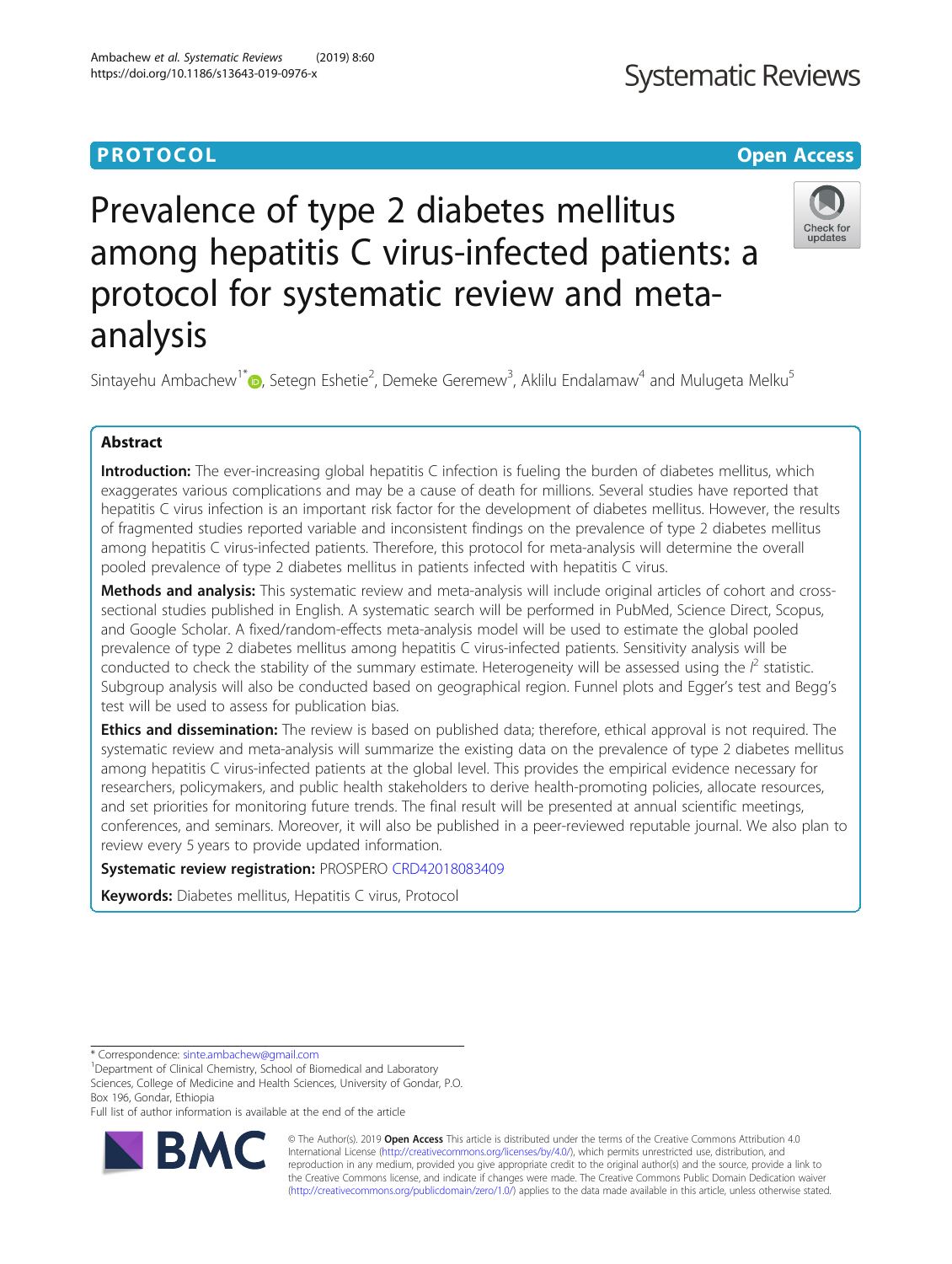# Introduction

Diabetes mellitus (DM) and hepatitis C virus (HCV) infection constitute the leading causes of death across the globe [\[1](#page-3-0), [2](#page-3-0)]. DM causes several complications such as cardiovascular disease, stroke, nephropathy, leg amputation, retinopathy, impaired immunity, and nerve damage, accounting for 8.4% of global all-cause mortality [[3\]](#page-3-0). On the other hand, approximately 150 to 200 million people have been infected with HCV [\[4](#page-3-0), [5](#page-3-0)]. The global prevalence of viremic HCV is estimated to be 1.0% (95% uncertainty interval 0.8–1.1) in 2015, corresponding to 71.1 million (62.5–79.4) viremic infections [\[6](#page-3-0)]. According to some reports, approximately 399,000 people die per year due to HCV-related diseases [[7\]](#page-3-0).

Though hepatitis C virus remains a serious public health issue, still no vaccination and no post-exposure prophylaxis are available yet [[2\]](#page-3-0). It causes chronic, life-long infections, resulting in progressive liver damage that leads to cirrhosis and hepatocellular carcinoma [\[5](#page-3-0)]. Evidence suggested that slow progression of HCV infections is the major cause of DM; notably, the virus appears to affect glucose metabolism through alteration of the host innate immune response [[8\]](#page-3-0). Some hypotheses suggest that change in carbohydrate and hepatic lipid metabolism, the expression of the HCV core protein, and the activity of hepatic tumor necrosis factor-α induce insulin resistance through the alteration of the insulin receptor substrate signaling pathway [[9,](#page-3-0) [10](#page-3-0)]. A contemporary review by Desbois et al. has shown that HCV infection is significantly associated with DM/insulin resistance compared with healthy volunteers. Glucose abnormalities are strongly associated with HCV infection and show a negative impact on the main liver-related outcomes [[11\]](#page-3-0). Furthermore, a systematic review and meta-analysis from 33 articles has shown that HCV infection is associated with an increased risk of type 2 diabetes mellitus (T2DM) independently from the severity of the associated liver disease [[12](#page-3-0)]. From 34 eligible studies, the pooled estimators indicated significant DM risk in HCV-infected cases in comparison to non-infected controls in both retrospective (OR adjusted =  $1.68$ ,  $95\%$  CI  $1.15-2.20$ ) and prospective studies (HR adjusted = 1.67, 95% CI 1.28–2.06) [[13\]](#page-3-0). Studies reported that the prevalence rates of T2DM in patients with HCV range from 7.4 to 43.2% [\[14,](#page-3-0) [15\]](#page-3-0).

Across the world, several studies were conducted to assess the prevalence rate of T2DM in patients with HCV, having a great disparity and inconsistency in findings. Moreover, there is no previous systematic review and meta-analysis that estimated the global burden of T2DM among HCV-infected patients. This protocol for systematic review and meta-analysis helps to summarize the existing data on the prevalence of T2DM among HCV-infected patients at the global level. This provides

pragmatic evidence necessary for researchers, policymakers, and public health stakeholders to derive healthpromoting policies, allocate resources, and set priorities for monitoring future trends.

# **Objective**

This meta-analysis aims to estimate the overall prevalence of T2DM among HCV-infected patients at the global level.

# Review question

This study will answer the following question by summarizing studies published up to December 2017: what is the global prevalence of T2DM among HCV-infected patients?

# Study design and protocol registration

This study entitled "Prevalence of type 2 diabetes mellitus among hepatitis C virus-infected patients: protocol of a systematic review and meta-analysis" is registered online on PROSPERO International Prospective Register of Systematic Reviews (CRD42018083409). Furthermore, the Preferred Reporting Items for Systematic Reviews and Meta-Analyses (Additional file [1\)](#page-3-0) statement guideline [[16\]](#page-3-0) will be followed.

# Eligibility criteria for considering studies for the review

# Inclusion criteria

Studies published in peer-reviewed journals, which reported the prevalence of T2DM among HCV-infected patients, will be included. The systematic review will include cross-sectional studies, and any other observational studies which published and contained the minimum information (study participants and number of diabetes cases) that helps to estimate the pooled estimate of the global prevalence will be included. Moreover, studies will be included if DM was diagnosed using (i) fasting plasma glucose (FPG)  $\geq$  126 mg/dL (7.0 mmol/L) or (ii) 2-h plasma glucose (PG)  $\geq$  200 mg/dL (11.1 mmol/L) during an oral glucose tolerance test (OGTT), or if a patient with classic symptoms of hyperglycemia or hyperglycemic crisis has (iii) a random  $PG \ge 200$  mg/dL (11.1 mmol/L) or (iv) a glycated hemoglobin (HbA1c) value of  $\geq 6.5$ %. The full text of studies meeting these criteria will be retrieved and screened to determine eligibility.

# Exclusion criteria

Gestational DM, type 1 DM, non-original research (like review, editorial, and a letter or commentary), and unknown/unclear methods of how DM was diagnosed will not be included. Studies conducted on patients with HCV-HIV or HCV-HBV co-infection and who use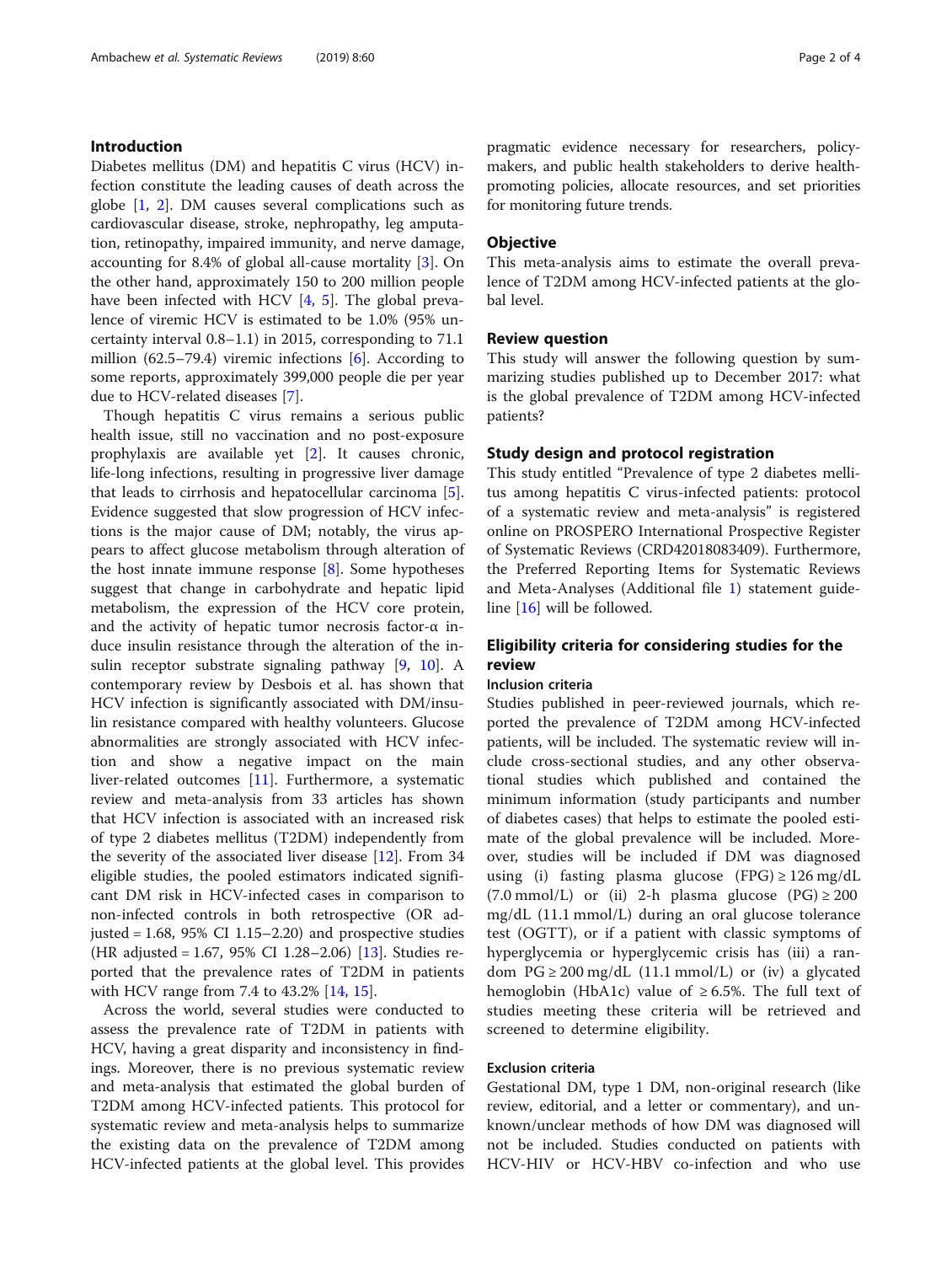antiviral drugs will be excluded. Patients with other causes of liver disease, particularly those known for the development of DM, such as hemochromatosis, will be

excluded. Furthermore, patients who have undergone liver or kidney transplantation will not be included in

Expected outcome

this review.

The expected outcome of this study will be the prevalence of T2DM among HCV-infected patients.

# Search strategy

A comprehensive literature search will be conducted to identify studies conducted on the prevalence of T2DM among HCV-infected patients and published up to December 2017 in English. Searches will be carried out systematically in the following electronic search engines: PubMed, Google Scholar, Scopus, and Science Direct. The following keywords will be used to select relevant studies: "Diabetes," "Diabetes Mellitus," "type 2 diabetes mellitus," "type 2 DM," "T2DM," "non-insulin dependent diabetes," "NIDDM," "hepatitis," "Hepatitis C," "hepatitis C virus," "HCV," "epidemiology," and "Prevalence." An example of the search strategy that will be used in PubMed will be as follows: [(Diabetes Mellitus) OR DM [MeSH Terms]] AND [(Hepatitis) OR (Hepatitis C virus) [MeSH Terms] OR HCV [MeSH Terms]] AND prevalence. The search terms will be used separately and in combination using Boolean operators like "OR" or "AND." Moreover, a snowball search will also be used to search the citation lists of included studies. Duplicate data will be excluded. The software EndNote version X7 (Thomson Reuters, New York, NY) will be used to manage references and remove duplicated references.

# Quality assessment

Three reviewers (SA, MM, and AE) will independently screen the titles and abstracts to consider the articles in the full-text review. The quality of the studies will be assessed using Joanna Brigg's Institute quality appraisal criteria (JBI) [[17\]](#page-3-0). The following items will be used to appraise cohort and cross-sectional studies: (1) appropriateness of inclusion criteria, (2) description of study subject and setting, (3) valid and reliable measurement of exposure, (4) objective and standard criteria used, (5) identification of confounder, (6) strategies to handle confounder, (7) outcome measurement, and (8) appropriate statistical analysis.

# Data extraction and management

The authors will extract all necessary data using a standardized data extraction format of Microsoft Office Excel 2016. The data extraction format will include information regarding the country, year of publication,

# Data analysis

will cross-check for its consistency.

The STATA version 14 (Stata Corp, 4905 Lakeway Drive, College Station, TX 77845, USA) statistical software will be used for meta-analysis. A fixed/random-effects meta-analysis model will be used to obtain an overall summary estimate of the prevalence across studies. Point estimation with a confidence interval of 95% will be used. Sensitivity analysis will be done to evaluate the effect of each study on the pooled estimated prevalence of T2DM among HCV-infected patients by excluding each study step by step from the analysis process. Publication bias will be assessed by visual inspection of the funnel plots and supplemented with a formal statistical testing using the Egger and Begg tests. Furthermore, the Hoy D et al. [\[18](#page-3-0)] tool will be used to assess the risk of study bias. We will apply the trim and fill methods (Duval and Tweedie's) to test its robustness. The magnitude of heterogeneity across the studies will be evaluated using the  $I^2$  statistic and the Cochran Q test. The  $I^2$  provides the percentage of variability due to heterogeneity rather than chance differences and/or sampling error, and the  $I^2$ values of 25%, 50%, and 75% are considered as representing low, medium, and high heterogeneity, respectively. We will perform a subgroup analysis by geographical region, study design, and year that might cause a potential source of substantial heterogeneity.

# **Discussion**

Hepatitis C virus infection and DM are two major public health problems worldwide. Various studies have found that the prevalence of DM among HCV-infected patients ranges from 7.4 to 43.2% [[14,](#page-3-0) [15\]](#page-3-0). Studies have shown that several pathways have been involved for the development of T2DM among HCV-infected patients. These include direct viral effects, insulin resistance, pro-inflammatory cytokines, chemokines, and other immunemediated mechanisms [\[19\]](#page-3-0). A systematic review and meta-analysis done by Naing et al. [\[20\]](#page-3-0) showed an excess risk of T2DM in HCV-infected cases than in non-HCV-infected controls (OR 1.63, 95% CI 1.11– 2.39). It is sensible that hepatitis C infection contributes to the rising burden of T2DM. This protocol of the systematic review and meta-analysis aims to estimate the pooled prevalence of T2DM among HCV-infected patients at the global level. The comprehensive estimate result will provide empirical evidence necessary for researchers and decision-makers to draft policy, research